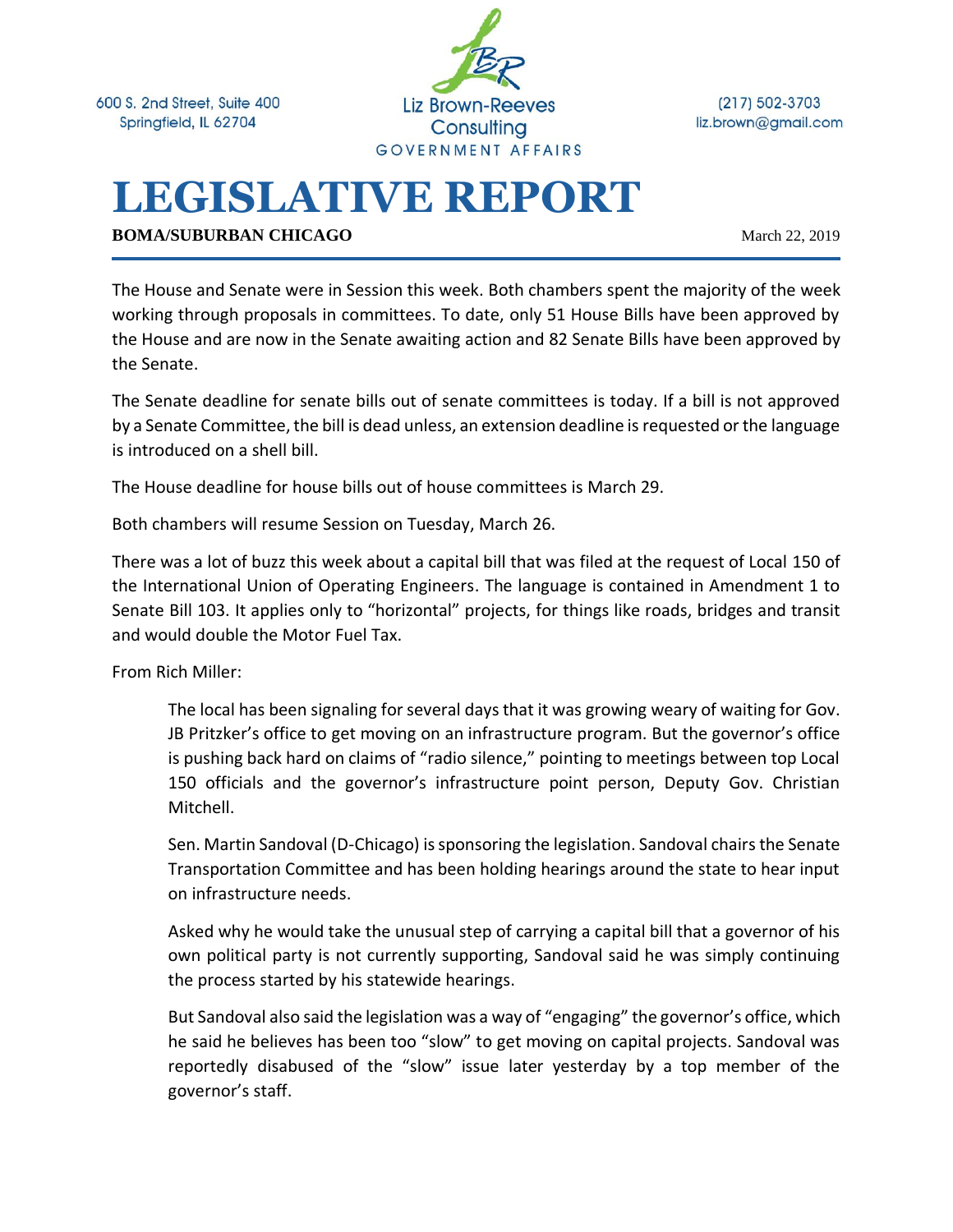The proposal isn't likely to move and beyond a lot of outside chatter, there hasn't been a lot of movement on a capital bill.

**ADDED TO BILL REPORT THIS WEEK**

➢ **No new bills added**

#### **UPCOMING DATES**

- ➢ March 29 House Bills out of House Committee Deadline
- $\triangleright$  April 2 Consolidated Election
- ➢ May 10 House & Senate Bills Out of Committee Deadline

## **BILL TO TAX STREAMING & SATELLITE SERVICES HEARD IN HOUSE COMMITTEE**

#### *[State Journal-Register](https://www.sj-r.com/news/20190322/local-government-leaders-push-for-taxes-on-streaming-and-satellite-services)*

Local government leaders testified Thursday in favor of legislation that would help them raise money through a variety of sources, including a tax on streaming and satellite services.

Conrad Kiebles, village administrator of suburban Orland Hills, appeared before the House Revenue and Finance Committee in support of House Bill 3359, which would impose a tax on video services delivered through the internet and satellites, much like how local governments already get a piece of residents' television cable bills.

The tax would amount to 5 percent of a video provider's gross revenues from its subscribers.

Local governments now rely on a franchise fee paid by cable companies. At the time the fee was enacted, there was "no such thing as streaming services," Kiebles said.

Even with updates in technology and competition, Kiebles said laws haven't been changed to keep up.

Another piece of legislation, House Bill 270, would make it so if a buyer makes a payment over the phone, in writing or on the internet and the property is delivered to an address in Illinois, the sale will be sourced to Illinois.

Brad Cole, executive director of the Illinois Municipal League, said the intent of the bill is to capture local sales tax revenue from out-of-state online retailers.

Other bills mentioned by Cole during the hearing include House Bill 824, which would allow non-home rule municipalities to raise their local sales tax without a referendum.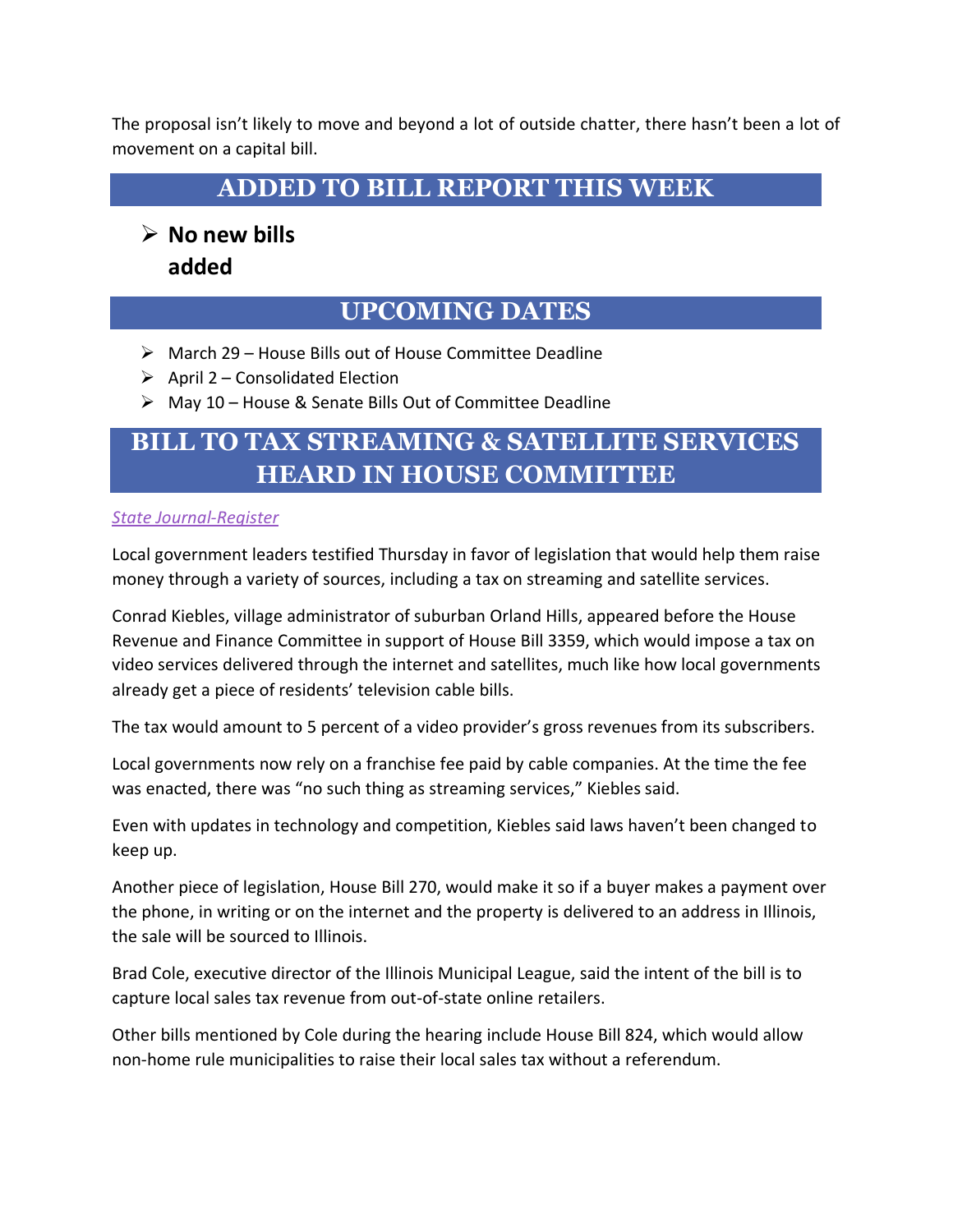Cities also want to have the administrative fee they pay to collect sales taxes be reduced. It is currently 1.5 percent.

Cole also spoke in favor of House Bill 2804, which would allow municipalities to impose a gas tax in 1 cent-per-gallon increments, not exceeding 5 cents per gallon.

## **BILL TO PROTECT BANKS ENGAGED IN CANNABIS INDUSTRY ADVANCES IN SENATE**

#### *[Chicago Sun-Times](https://chicago.suntimes.com/business/marijuana-industry-cannabis-proposal-would-protect-banks-state-regulation-federal-rules-still-appl/)*

A state Senate committee voted unanimously Wednesday to advance a bill that would prevent state banking regulators for punishing banks or credit unions that do business with the state's medical marijuana industry.

Even if that bill becomes law, however, those financial institutions would still be at risk of being prosecuted under federal laws.

[Senate Bill 2023](http://www.ilga.gov/legislation/billstatus.asp?DocNum=2023&GAID=15&GA=101&DocTypeID=SB&LegID=119957&SessionID=108) is being pushed by Sen. Toi Hutchinson, a Chicago Democrat, and State Treasurer Michael Frerichs. It would prohibit state banking regulators from taking action against any bank or credit union in Illinois that provides accounts for businesses engaged in the legal production and sale of marijuana products.

In 2015, Illinois legalized marijuana for treatment of certain medical conditions under a pilot program that is set to expire this year, and state lawmakers are expected to vote later this session on whether to make that pilot program permanent, and whether to legalize marijuana for adult recreational use.

But in Illinois and many other states, banks will not do business with companies involved in growing or selling marijuana because federal banking regulations prohibit it.

During most of the Obama administration, the U.S. Justice Department would not prosecute those banks or businesses, as long as they were not involved in other criminal activity. But that changed early in the Trump administration when former U.S. Attorney General Jeff Sessions issued a memo to federal prosecutors advising them to resume full enforcement of federal laws.

## **HOUSE DEBATES PENSION SYSTEM CONSOLIDATION**

For city officials, the idea of consolidating 650 downstate police and fire pensions into one will save money in the long run, provide better investment returns and provide more stability to weaker systems.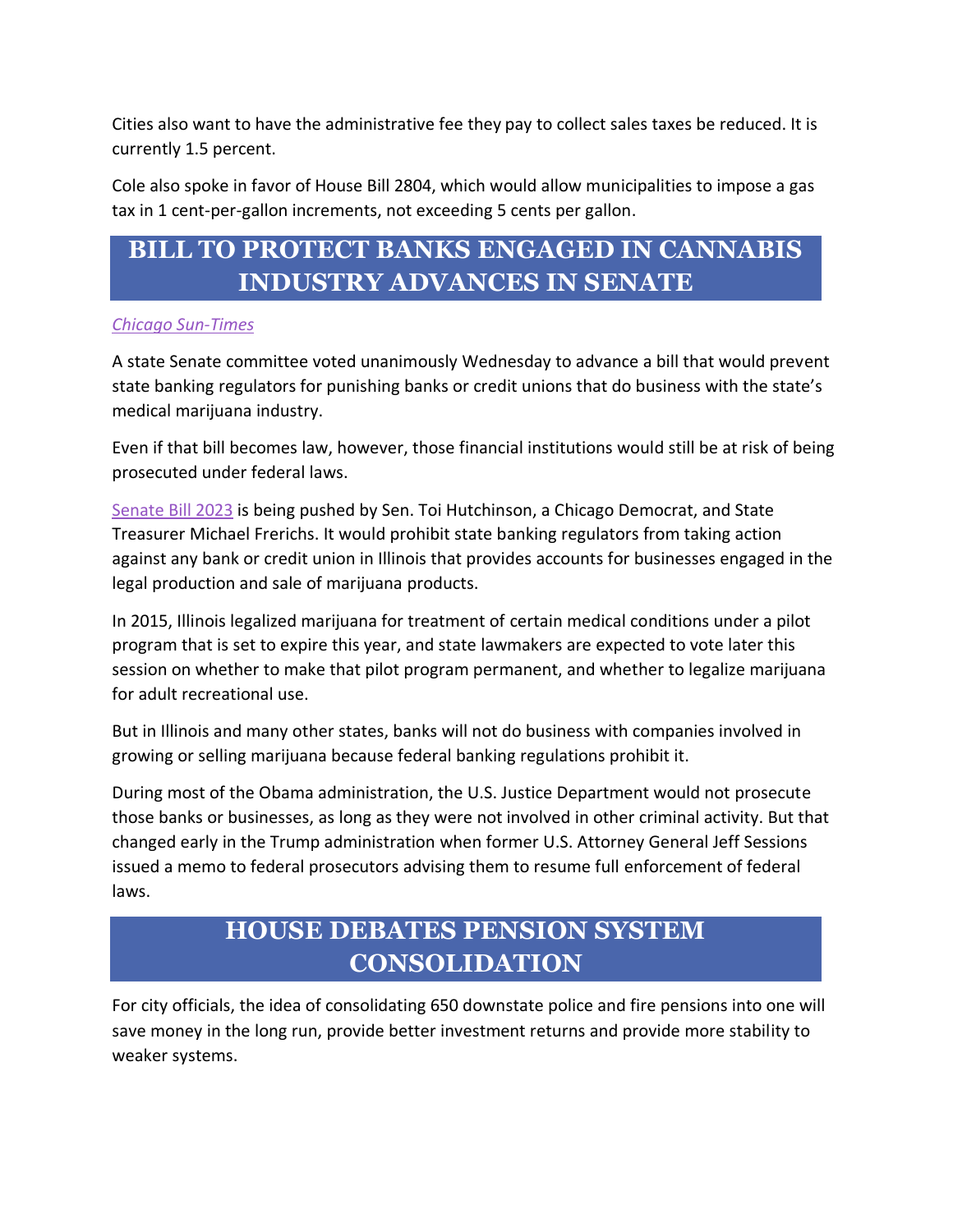But representatives of the pension plans said consolidating them will cost money that could take up to 20 years to recover and that there are more pressing issues facing the systems, including Tier 2 benefits that are inadequate.

The goal of consolidating downstate police and fire pension funds has been on the radar of the Illinois Municipal League for several years. This year, it also got the attention of Gov. J.B. Pritzker who appointed a task force in February to look into the feasibility of consolidating local pensions "beginning with downstate police and fire funds." The group is supposed to deliver recommendations by July 1.

In the meantime, the House Personnel and Pensions Committee listened to pros and cons of the idea.

Mount Prospect Mayor Arlene Juracek, who is president of the Illinois Municipal League, said local governments face problems similar to the state when trying to keep up with pension payments.

"In Mount Prospect, we are actually making more than the minimum contribution, yet our levels are falling," she said.

She said consolidating police and fire pensions into the Illinois Municipal Retirement Fund "will increase investment returns and significantly reduce administration costs, all while not encroaching on constitutional protections."

It was acknowledged there would be transition costs associated with combining the funds, but combining them with IMRF would minimize those costs according to proponents of the proposal.

However, representatives of downstate police and fire funds said those transition costs would be steep.

"There are upfront costs and we have a lot of funds that will be burdened by them," said Sean Smoot of the Police Protective and Benevolent Association. "This is going to cost some real money. It could take 15 to 20 years to recover it."

Smoot also suggested it should be left up to individual funds to decide if they want to merge with IMRF.

James McNamee of the Illinois Public Pension Association said "trustees has been doing a very good job in managing these assets. It was never an investment problem, it was a restriction problem."

Some investments are off limits to the funds. McNamee said the association is opposed to consolidation.

IMRF Executive Director Brian Collins also urged lawmakers proceed with caution.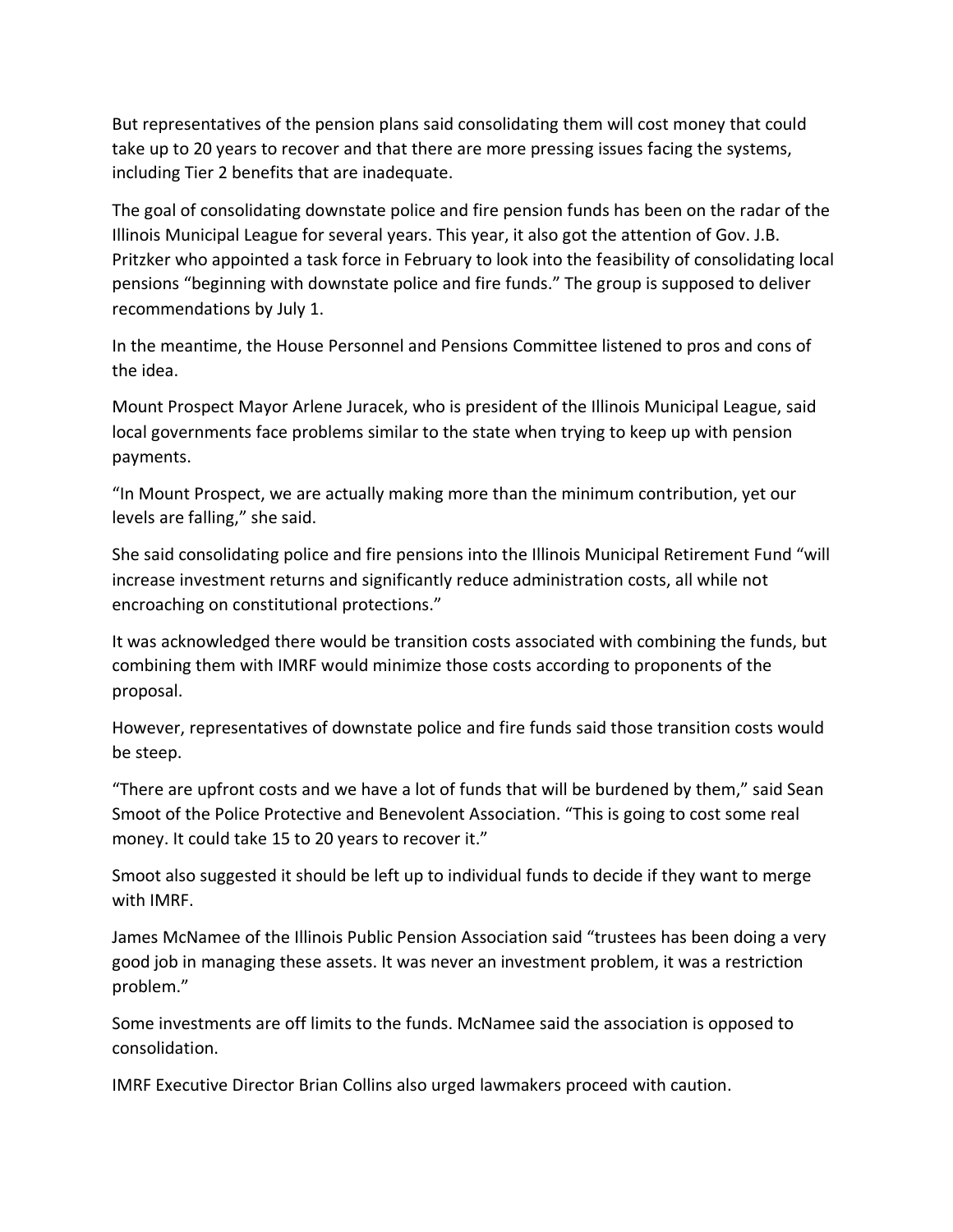"IMRF is one of the highest funded plans in the country," he said. "It got that way for a lot of reasons. There's a very delicate balance. When I think of a large consolidation that would happen, I immediately worry we could throw any of those things out of balance."

## **SIMON POLL: PRITZKER JOB APPROVAL +2, TRUMP -20, DURBIN +10, CULLERTON -11, MADIGAN -51**

[The recent We Ask America poll](https://capitolfax.com/2019/03/06/no-trump-is-not-more-popular-than-pritzker-but-the-governor-has-work-to-do/) had Gov. Pritzker at +1 on job approval (37-36 ). The Simon Poll has him +2 (40-38). WAA had President Trump at -15 (41-56), the Simon Poll has him -20 (39-59).

From the poll:

Illinois' highest elected officials received mixed job-performance reviews in the poll just released from the Paul Simon Public Policy Institute at Southern Illinois University Carbondale.

The Simon PollTM was based on a statewide sample of 1,000 registered voters conducted March 11 through March 17. The margin of error is plus or minus 3.1 percent.

The voters were asked whether they approved or disapproved of the jobs being done by Governor J. B. Pritzker, President Donald Trump, U.S. Senator Dick Durbin, Speaker of the House Michael Madigan, and Senate President John Cullerton.

This was an early test for Governor Pritzker, who just took office in mid-January. Since then the governor has introduced his first budget and embarked on an ambitious plan to deal with the state's long-term structural deficit. His plan has involved high-profile advocacy for a constitutional amendment that would shift Illinois' income tax from a flat rate to a graduated rate.

Two months into his new administration, Simon Poll respondents gave Governor Pritzker a 40 percent positive job rating, while 38 percent disapproved, a narrow twopercentage-point positive net. This included 10 percent who strongly approved and 30 percent who somewhat approved, and 14 percent who somewhat disapproved and 24 percent who strongly disapproved. Another 7 percent said they neither approved nor disapproved, and 15 percent had no opinion.

For comparison, at the same point in Bruce Rauner's term, the March 2015 Simon PollTM showed Governor Rauner at 37 approval vs. 31 percent disapproval, with onethird, or 32, percent who had not decided or had no opinion at that point.

Not surprisingly, Pritzker's ratings varied significantly according to the voters' place of residence and partisan affiliation. Fifty percent of voters from the City of Chicago approved of the governor's job performance, while only 28 percent disapproved. Forty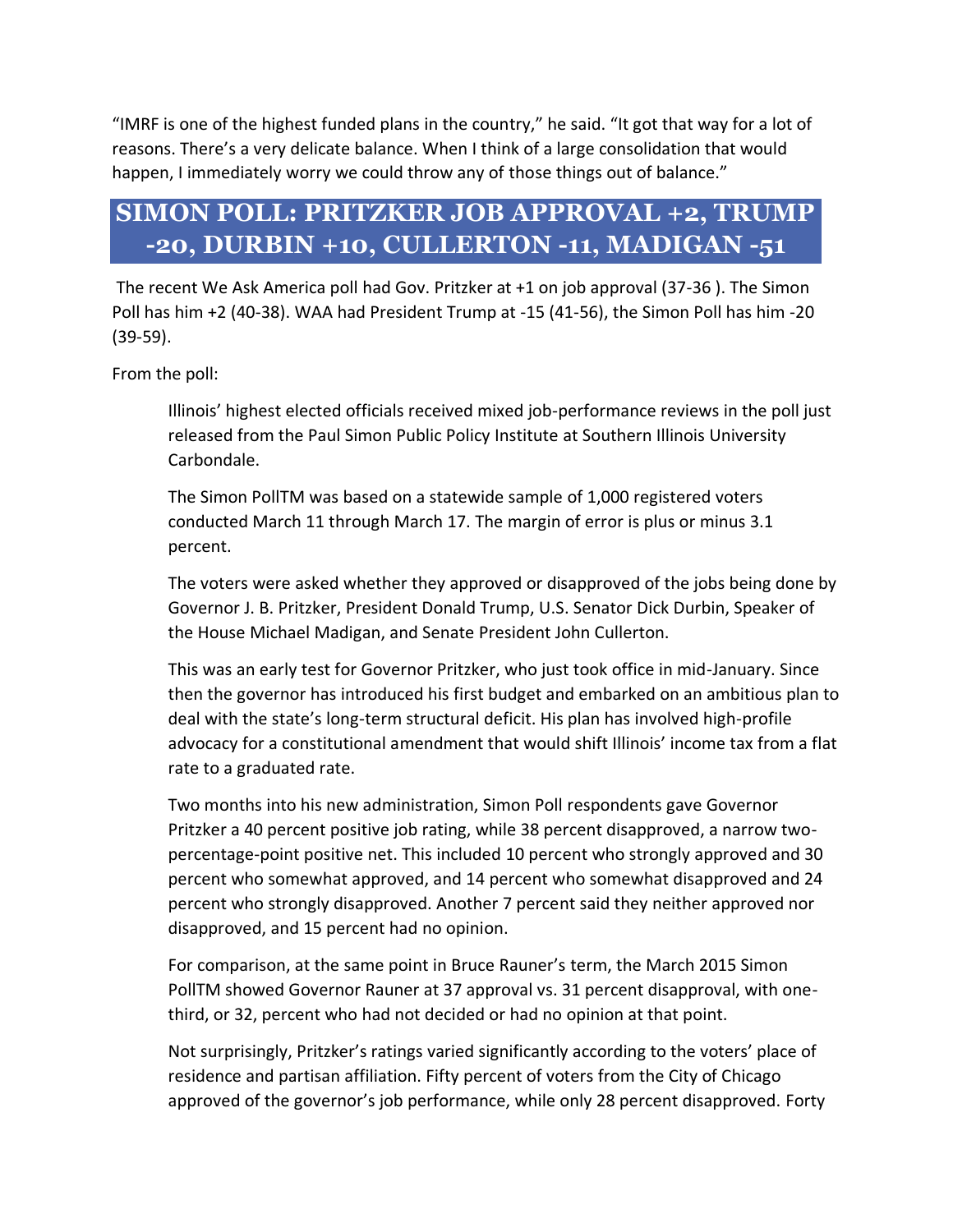percent of the voters from suburban Cook and the Collar Counties approved and 36 percent disapproved. Downstate, 34 percent approved and 50 percent disapproved.

By party, 65 percent of Democrats endorsed Pritzker's job performance, while only 12 percent disapproved. Seventy percent of Republicans disapproved of Pritzker's performance, and 15 percent approved. Independents fell in-between, with 31 percent approving and 41 percent disapproving.

President Trump's job approval was 39 percent positive and 59 percent negative — net of 20 points underwater in Illinois. This consisted of 49 percent who strongly disapprove and 10 percent who somewhat disapprove of the president's performance.

Partisan and geographic differences are on stark display in the varying results for the president. Ninety-three percent of Democrats disapproved and only 6 percent approved of the job Trump is doing as president; 83 percent of Republicans approved and only 16 percent disapproved. Independents were in between, with 35 approval and 60 percent disapproval.

Three quarters (76 percent) of the voters in the City of Chicago disapproved of Trump's performance and 24 percent approved. In the suburbs, 39 percent approved and 60 percent disapproved. This left downstate as the only region where the president's approval ratings were not in a net negative range, with 50 percent who approved and 46 percent disapproved.

U. S. Senator Dick Durbin is up for re-election next year and the poll tested his beginning point as he launches a new campaign. The results showed Senator Durbin with a 51 percent approval rating, compared to 41 percent disapproval, 8 percent who either didn't know or had no opinion.

Sixty-five percent of voters in the City of Chicago approved of the job Durbin is doing, while 29 percent disapproved. In suburban Cook and the Collar Counties, 51 percent approved and 41 percent disapproved, exactly matching the statewide results. Downstate the margins were 42 percent who approved and 48 percent who disapproved.

Durbin fared very well among his fellow Democrats with the results showing that 78 percent approved and 15 percent disapproved of the job he was doing. Republicans gave a 74 percent disapproval to 21 percent approval rating. Fifty-one percent of Independents approved and 41 percent disapproved, again exactly matching the statewide results.

Turning to state legislative leaders, the poll asked about the job performance of Speaker of the House Michael Madigan and Senate President John Cullerton.